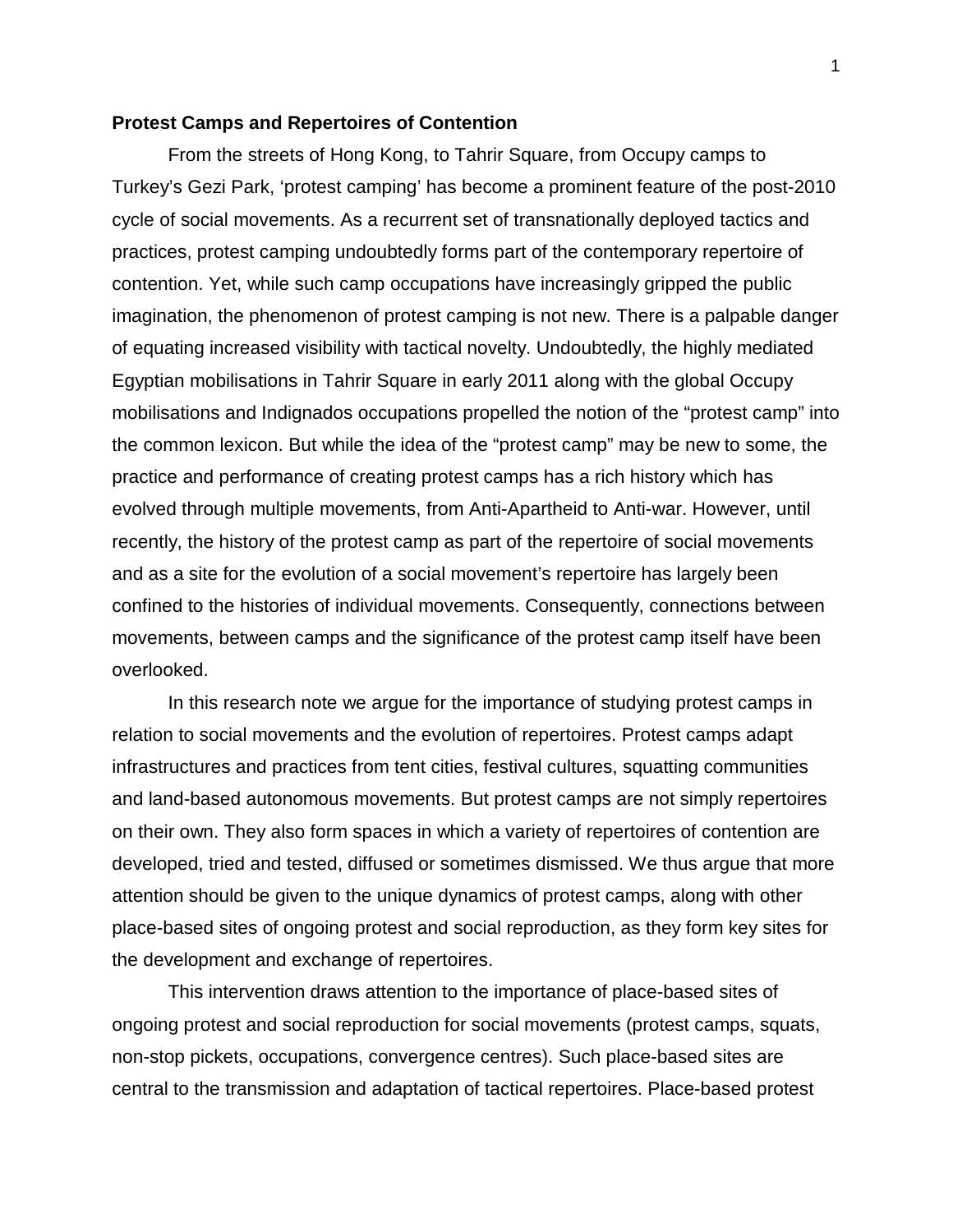sites, like protest camps, provide insight into the dynamics of both successful deployments of historical tactics (i.e. Greenham women's resurrection of suffragette dress, slogans, colours and nascent chain 'lock-ons'), as well as ineffective reproductions of tactics as the result of changing contexts. For example, the US antiroads movement attempted to dig tunnels under houses marked for eviction in a practice borrowed from the Brits even though the ground soil could not support them (Laware 2002). Or, as an often discussed example, Occupiers' reliance on the 'people's mic' in Occupy camps which allowed amplified sound, even though the practice was invented to circumvent this ban (Feigenbaum, Frenzel and McCurdy 2013).

Building on the dual nature of the protest camp as part of contemporary movement's repertoire of contention and as a space of diverse repertoires, we begin by defining the concept of repertoires and of protest camps. Next, we outline the protest camp as an established component of the repertoire of contemporary movements. We organise this discussion following four interrelated infrastructures (*media & communication* infrastructures; *action* infrastructures; g*overnance* infrastructures; re*creation)* that enable us to map and study the myriad of practices which comprise and sustain a protest camp using examples across a range of camps. Offering the space, time, architectures and objects for protesters to build relationships, craft actions, skillshare and host teach-ins, these place-based sites become hubs in the broader networked communication of social movements.

#### **Theorising Repertoires and Protest Camps**

The concept of repertoires of contention was first put forward by Charles Tilly (1978) and subsequently developed in his later work (e.g. Tilly 1979, 2003, 2004, 2005, 2008), can be understood as the collection of strategies and tactics a given contextually-rooted social movement both knows how to do, and chooses to deploy at a moment in time. Inevitably, the synchronic study of repertoires renders them static. Yet, in the life of movement, repertoires may evolve over time and are subject to innovation and thus academics must also be sensitive to their diachronic attributes and contexts (Tilly 2008). The concept of repertoires of contention has been picked up by other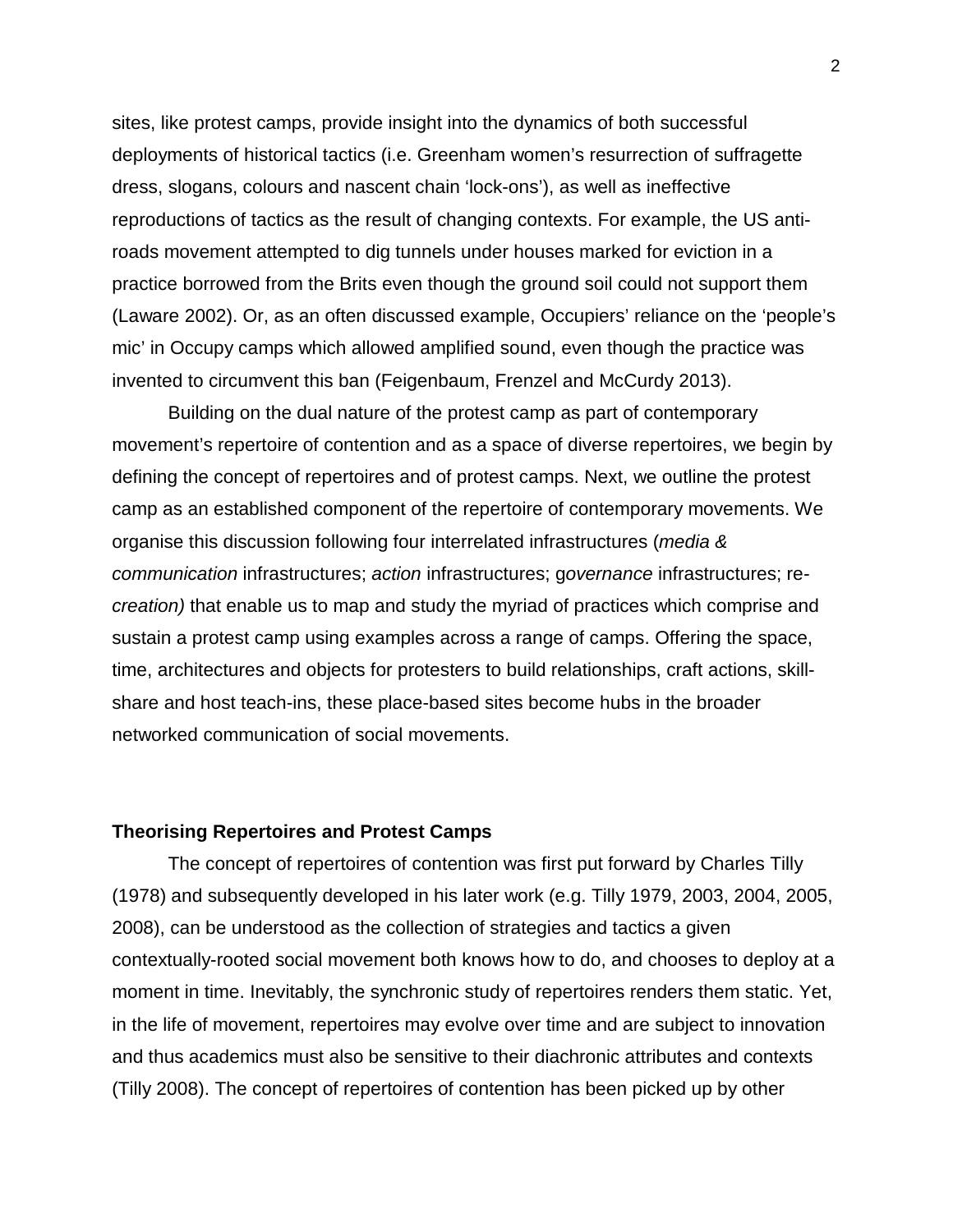scholars with research examining the tactics and strategies of specific movements in the United Kingdom (Crossley 2002; Tilly 2004, 2005), Bahrain (Lawson 2004), India (Chowdhury 2013) and Latin America (Franklin 2013) as well as theorising the rise of new forms of protest such as online direct action (Costanza Chock 2003; Rolfe 2005), cyber-protest (Van Laer and Van Aelst 2009) and repertoire shifts brought on by the digitalisation of communication (della Porta 2013). Protest camps have largely been absent from this literature...

A protest camp is *a place-based social movement strategy that involves both acts of ongoing protest and acts of social reproduction needed to sustain daily life* (Feigenbaum, Frenzel and McCurdy 2013). Our definition allows for both social movements and campaigns that explicitly articulated a strategy or practice of 'protest camping' as well as place-based social movement actions which were labelled as 'protest camps' by mainstream media or movement discourses, even if they did not, at the time, articulate their practices in these words.

Reviewing the work of Tilly, Crossley (2002) comments on the importance of acknowledging the "social dynamics" of a repertoire as tied to a specific movement or mobilization even if it has a large general uptake. Protest camps must be viewed in a similar vein as they arise out of, and in relation to, specific cultures, movements and struggles. To see protest camps as repertoires - then - is to point to how common logics and features like the act of camping and occupying places, or the provision of care (broadly as social reproduction) and the facilitation of action are adapted in specific contexts. These specific contexts can be explored through a focus on the distinct, yet repeated infrastructures (and related practices) that comprise the life of a protest camp.

For a protest camp to emerge there needs to be a place where a camp can be erected, time for a camp to be built and become operational, and materials (tents, kitchen utensils, toilets) to make the camp function. As with repertoires, each protest camp is manifested in relation to distinct features of their place (i.e. national location, rural/urban, cement or grass, dry heat or wet snow, beside a beach or beside a cathedral); temporality (how long they last, how frequently they are evicted, what kinds of police violence and harassment they face, what the flow of campers and visitors through them are); architectures and available objects (i.e. large marquees or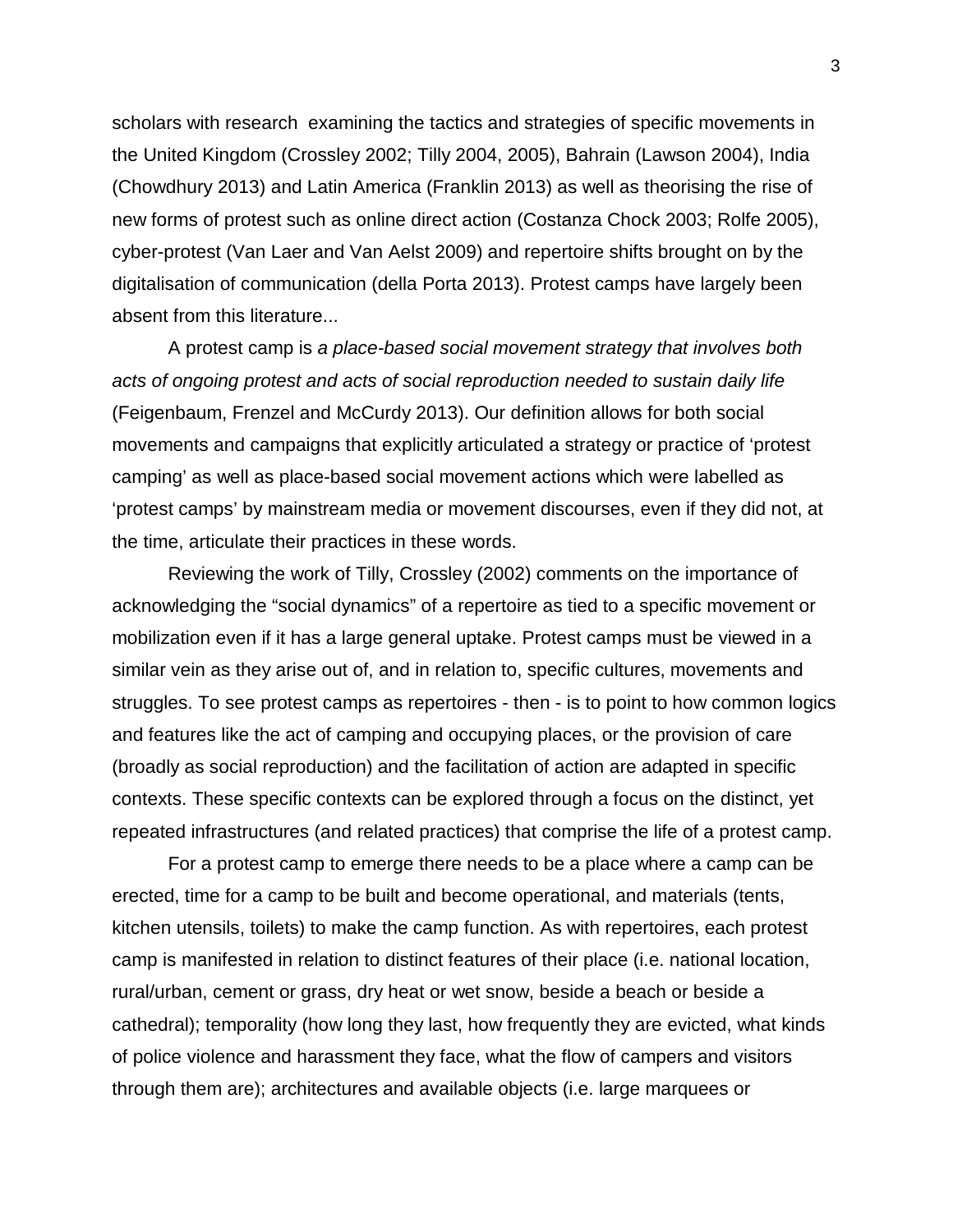abandoned barns, bbqs or food vendors, electricity generators or nearby cafes providing power). The way that both the camp evolves as a repertoire and that it becomes a place for the adaptation, experimentation and development of repertoires are entangled in these different aspects of each encampment. Underwriting the dual perspective of protest camps as repertoires together is an emphasis on the importance of physical space and, as such, we aim to contribute to a growing literature on the importance of space and place to contentious politics (see: Martin and Miller 2003).

The study of protest camps, through the lens of their infrastructures and practices, shows that there is a potentially much broader remit of the concept of repertoires. It highlights the importance of place, temporality, architectures and objects in understanding how repertoires travel and evolve. Because protest camps are places where more specific repertoires (actions, decisions making procedures etc.) are formed and invented tested, and modified, they often become sites from which repertoires are diffused through movements and across national borders via interpersonal exchange and mediated communication. In the next section we look first at the protest camp itself as a repertoire and then turn to look at the dual aspect of the protest camp as a place for the production and reproduction of repertoires. We argue that this dual nature of protest camps and place-based protest sites more broadly, necessitates a refined understanding of repertoires. We share McAdam, Tarrow and Tilly's (2001) view of repertoires as innovative and evolving and equally stress the importance of recognising how they are premeditated by available architectures and objects, by place and temporality.

## **The Protest Camp As A Repertoire**

Protest camping, as a repertoire, has travelled across history, movements and national contexts. The connections between different camps did not start in 2011 with the occupation of Tahrir Square inspiring M15 and Occupy. Acts of camping and creating place-based sites of social reproduction and resistance can be found throughout history, with the Diggers often cited as a proto-form of today's tent encampments. Protest camps became increasingly popular with the wave of 'New Social Movements. In 1969, inspired by the Bonus Army encampment of the early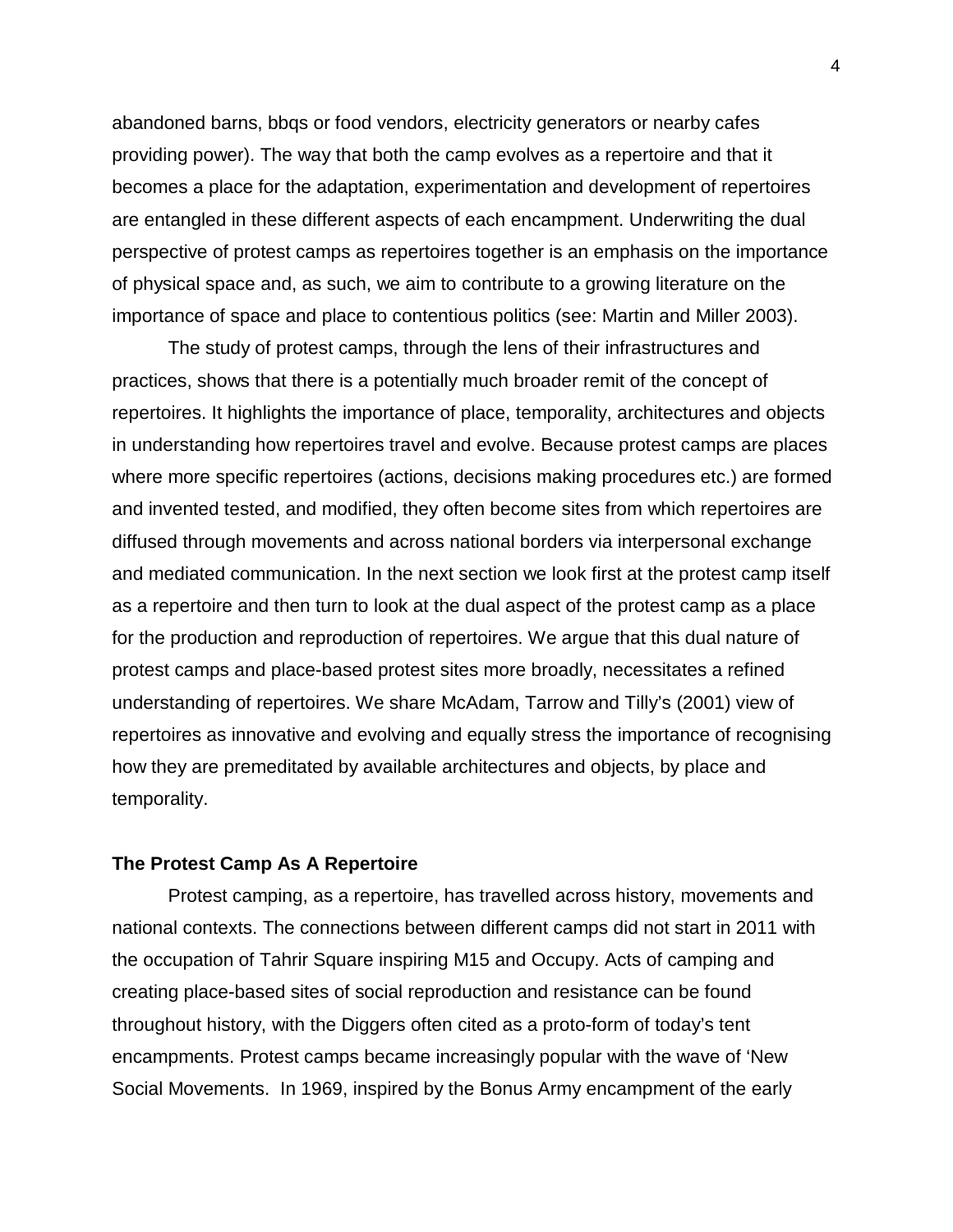1930s, Resurrection City was born. Many anti-apartheid solidarity protests in the 1970s and 1980s built shantytown encampments in efforts to draw attention to the inhumane and unjust conditions of South African Apartheid. Also in the 1970s a new tactic of nuclear site occupations travelled from protest movements in the Rhine Valley to US anti-nuclear activists. In the 1980s the idea of peace camps travelled from Greenham Common to several places around the world. In the 1990s European no border camps inspired the formation of large anti summit protests in camps and in the last decade these inspired the formation of climate camps, first in the UK and then across the world. There are more lineages, pointing to the establishment of protest camp as a repertoire of protest action in the last 40 years.

Of course not all movements use protest camps and the act of protest camping may be used in different ways. Yet post-2010 across a wide range of movements we do find that there are aspects of protest camps that travel, but others that do not. Thus, of interest to social movement scholars are mapping and understanding the connections – physical and mediated – across and between protest camps. What aspects of the protest camp have been inherited from past movements? What aspects have been innovated? How has the knowledge, experience and innovation pertaining to a protest camps been diffused across space and time? While social movement scholars have used this line of questioning to study social movements more broadly, it is equally important to make these connections across protest camps. Moreover, as we argue in the next section, protest camps are more than a tactic of contemporary movements. They must also be recognised as sites where movement repertoires are made, diffused, and modified.

### **The Protest Camp as a place for repertoire making and modelling**

Protest camps are sites where people and ideas converge. They inherit successful repertoires and histories of practice, yet are also incubators of change and innovation for a movement's repertoire. As such, studying protest camps can offer social movement scholars a better understanding of how a movement's repertoire forms and becomes modified, as well shed light on the richness of practice found at protest camps. The study of protest camps requires an approach to the production and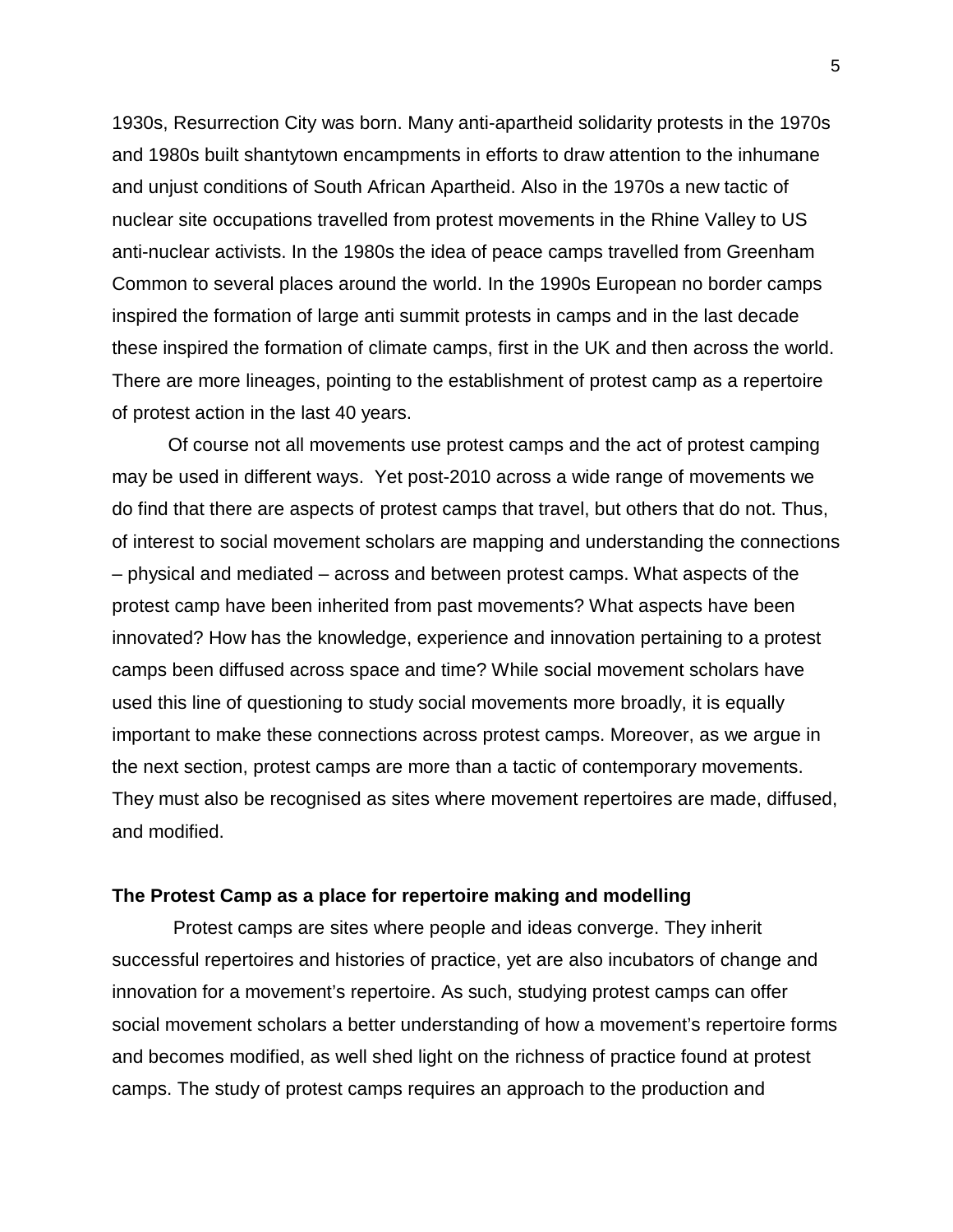reproduction of repertoires through the entanglements of place, temporality and material architectures and objects. This approach must also understand the roles played by protest camps (and related place-based protests) in the travel of repertoires—as both knowledge and tactics are bound up with physical objects. For example, successful general assembly meetings are reproduced as a repertoire through both the travel of decision-making practices (i.e. consensus, spokescouncils), as well as through the materials that support them (i.e. waterproof marquees – especially in rainy climates!).

To facilitate the study protest camps as assemblages of repertoires shaped by place, temporality and material architectures and objects, we suggest a theory and practice of 'infrastructural analysis'. We use the term 'infrastructure' to refer to the organised services and facilities protest campers build for daily living. These structures, along with the practices attached to them, function together, to allow campers to disseminate information, distribute goods and provide services (such as nonviolence training, medical care and legal support). We differentiate between four protest camp infrastructures:

- *Media & communication* infrastructures and practices (media strategies, distribution networks, production techniques);
- *Action* infrastructures and practices (direct action tactics, police negotiations, legal aid, medical support, transportation networks);
- *Governance* infrastructures and practices (formal and informal decision-making processes); and
- *Re-creation* infrastructures and practices (food supply, shelter, sanitation, maintenance of communal and private space).

Thinking about these structures and operations as infrastructures provides a conceptual lens to disentangle, map and make sense of the ways in which protest campers develop and employ their repertoire of practices that negotiate (and fail to negotiate) ways of living and protesting together around and through the material objects, architectures and physical environments available to them. As these four dimensions interact, they enable and hinder each other, creating the distinct architecture of each protest camp (Frenzel, Feigenbaum and McCurdy 2013). In the next section we focus in on one of our four infrastructures, media and communications, to offer brief examples of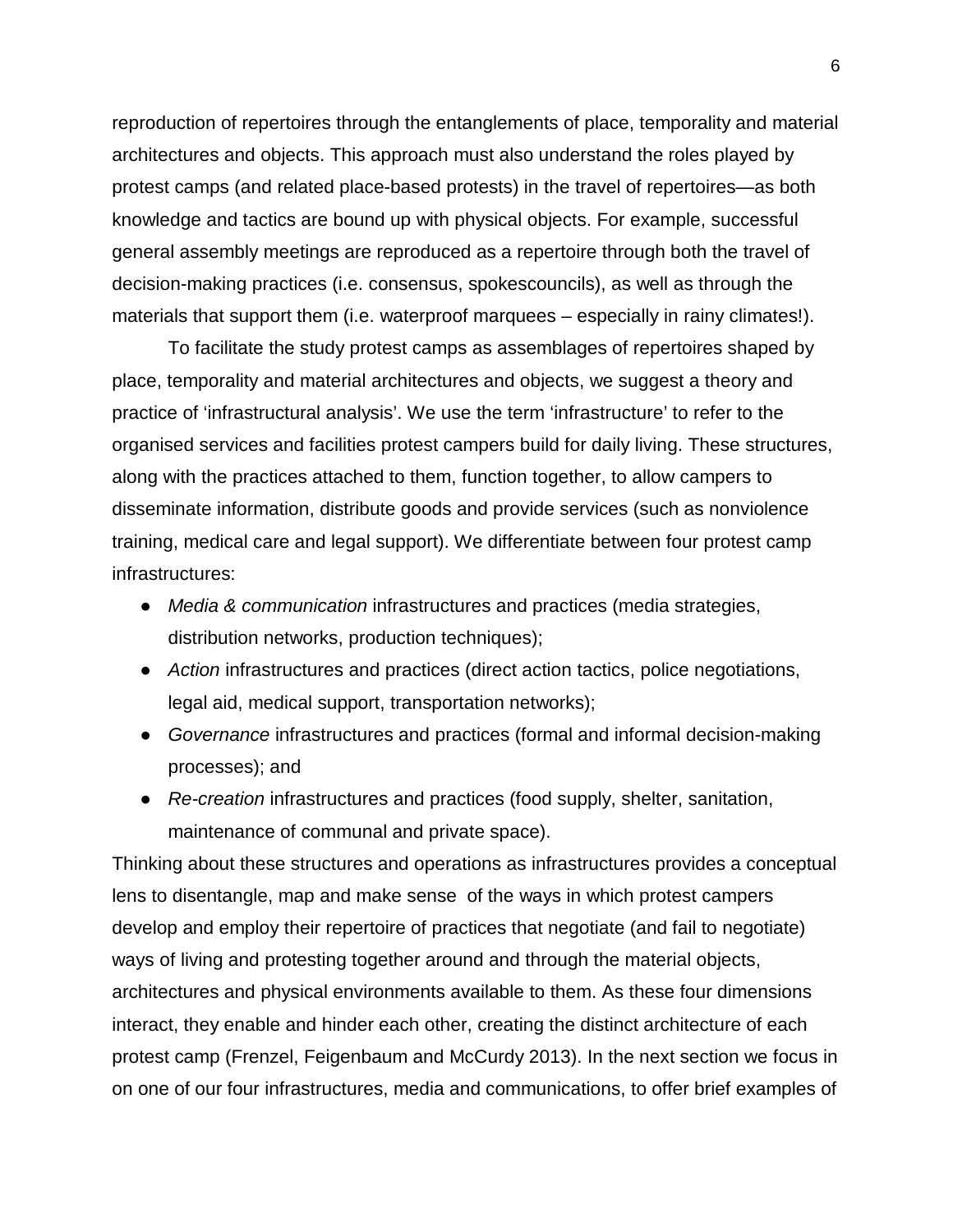how this infrastructural analysis can contribute to the study of repertoires. In particular we emphasise the need for heightened focus on place, temporality, material architectures and objects to generate better understandings of the evolution and travel of repertoires.

### *Infrastructural Analysis: Media & communication*

Since 2010 the rise in social media has sped up the protest cycle, turning both news media and activist media-making into 24/7 tasks. But for social media to be a successful repertoire for activists they need administrators, networks, content—and the often overlooked ingredient, electrical power. Beyond the infamous 'human microphone' of Occupy camps, most media and communications technologies depend on electricity in some form. It is the material architectures and objects like street lamps, generators and nearby cafes that make it possible for protesters to stay connected in an outdoor environment, especially during service provider blackouts like those used against protesters in Tahrir Square. Likewise, aspects of place like weather and topography also affects the ability to effectively engage communication technologies on a campsite. Blizzards and thunder storms can make working with electronic devices hazardous and challenging.

Re-situating these infrastructural features of place, temporality and materiality at the centre of our analysis can lead to new understanding of how repertoires are inherited, adapted, deployed and diffused. For example, at the Occupy camp in Anchorage, Alaska when the weather got too cold to use computers, livestreaming had to be stopped. In efforts to keep filming, occupiers created a system whereby they brought in propane heaters to keep the computer at a comfortable temperature. In New York City's Occupy Wall Street a system was developed whereby, if it looked like rain, media team members would bundle up computer equipment in tarpaulin and donated rain ponchos, placing them carefully into a large skip that was also lined with waterproofs. Around Tahrir Square, protesters utilised a practice that travelled into protest camp repertoires through favelas and squats, tapping into the wires of street lamps to re-route electricity when they ran out of charge. In each of these examples, the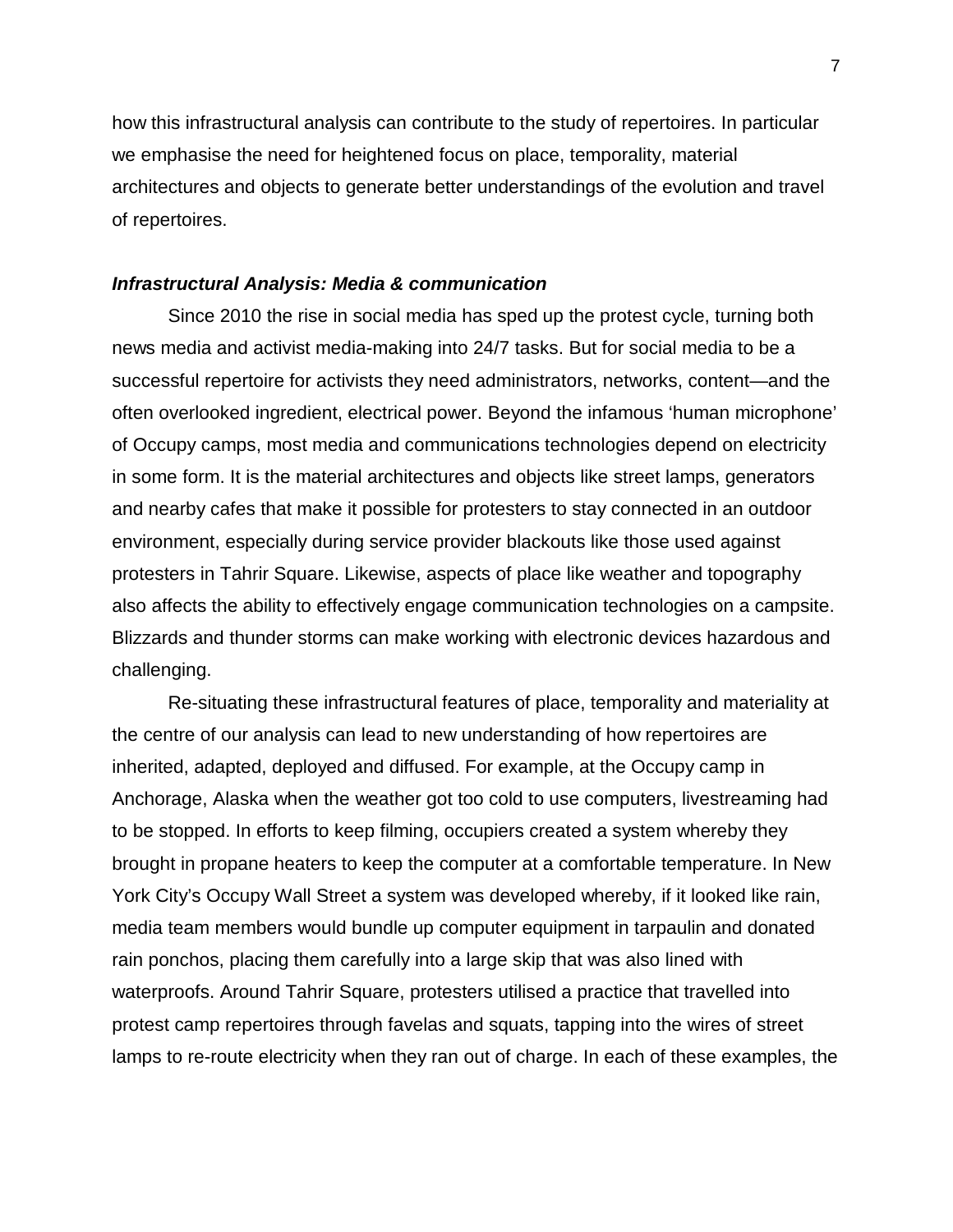evolution of repertoire is entangled with the materiality of place, architecture and objects.

While there is of course a temporality to all these actions, in some examples the temporal dimension of protest becomes particularly clear. In relation to media and communication infrastructures, we see this in the 'media hours' employed by some protest camps. For example, as part of a co-ordinated media effort, the 2007 Climate Camp restricted the hours that mainstream media could access the protest camp site. Drawing directly from a strategy used at the HoriZone protest camp in Scotland two years earlier, media were offered guided tours of the camp located on the edge of London's Heathrow Airport but only during times set out by protestors. This media policy established by protest campers became the object of harsh criticism from journalists for inhibiting free speech and impeding their right to report on activities as they so desired. Protest campers, by trying to control the time journalists could access the site, were attempting to find a workable solution to internal political divisions over media access and the demands of journalists. While problematic, the open hour solution used at Climate Camp is part of the repertoire of media practices designed specifically for protest camps and highlights a core tension of protest camps as both a symbolic site of media interest and representation and a place to live, plan and work without media interference.

The tension between the protest camps as a representational or media space and as a home "homeplace" (hooks 1990) is fundamental to the repertoire of media practices develop and deployed at the protest camp. With social media and livestreaming in post-2010 social movements making it even more difficult to 'control' the separation of activist and media space, the evolution of such place-based repertoires are key to developing new tactics. As such, to make sense of how repertoires take shape between media-makers and their 'tools' (computers, phones, internet networks) demands an analysis that looks at the dynamics of resources and roles in relation to these other material dimensions of place, temporality, architecture and objects. An infrastructural analysis illuminates these dynamics, and with them, increases our capacity to understand the evolution and travel of repertoires in post 2010 social movements.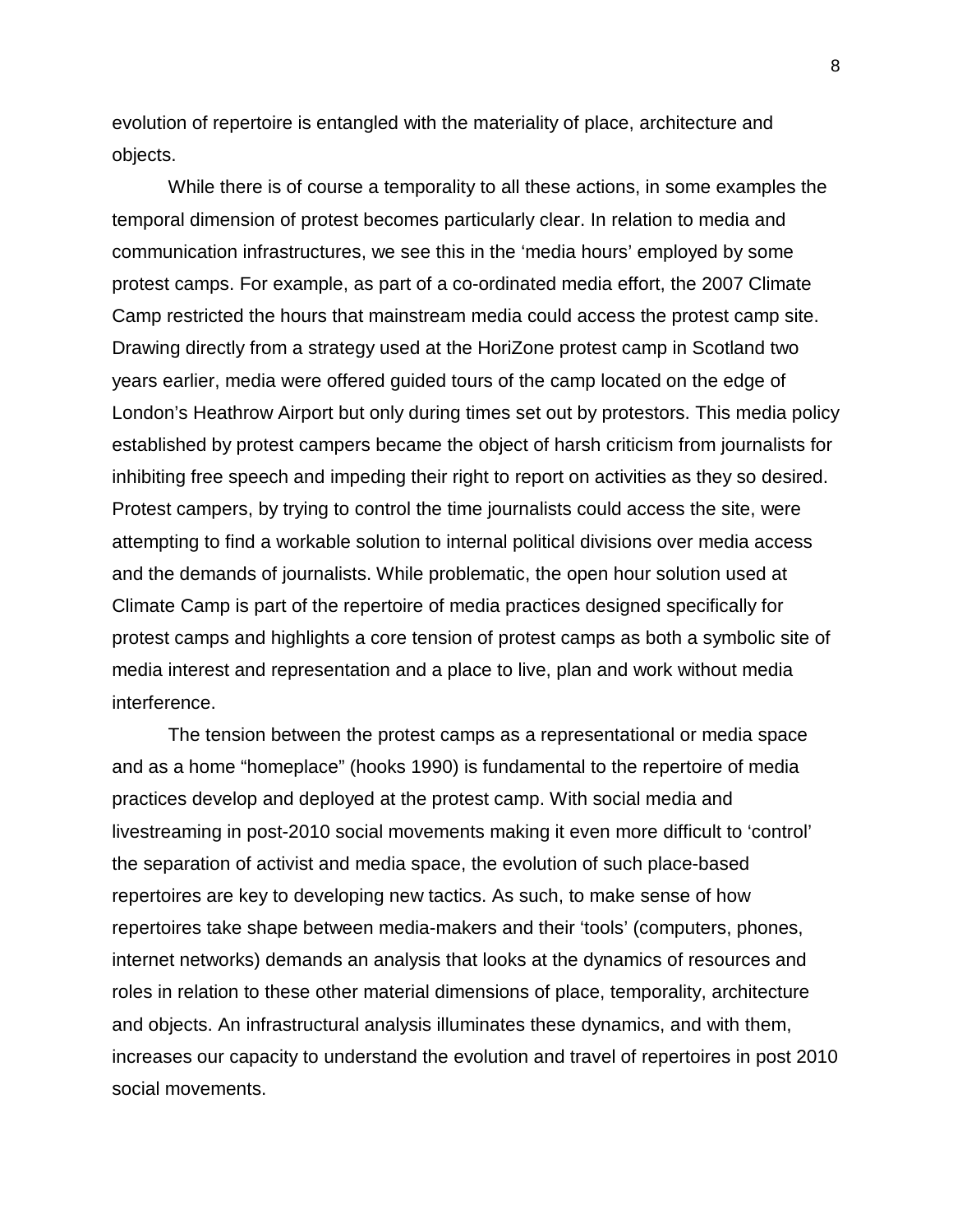### **Conclusion**

The dual concept of repertoires we propose provides a framework to study how protest camps as a repertoire have developed over time and across movements. It also serves as a means to examine protest camps as sites for the production and reproduction of a variety of repertoires. The infrastructural analysis we have generated was designed to help social movement researchers disentangle the many repertoires observed at place-based sites of resistance like protest camps. This method of analysis allows one to comparatively study how different contexts shape the inheritance, deployment and diffusion of tactical repertoires. The four sets of infrastructures we propose are not discrete, nor are they the only way to think about how people come into operation together with the places, temporalities, material objects and architectures of a protest camp. Instead, they are meant to insist on the importance of place, temporality and materials in the ways we come to understand repertoires.

To date, literature on repertoires has remained focused on human relationships and resources at the expense of thinking about all the other environmental and architectural factors that shape strategies and tactics—from ground soil to freezing temperatures, from tarpaulins to tea. An infrastructural analysis emphasises the role these materials play in shaping the contexts of struggles through which repertoires manifest, resources are mobilised, and decisions are made. Infrastructural analysis thus offers the study of repertoires a lens through which to identify how repertoires are inherited and developed between protest camps, as well as how they are diffused from camps into broader struggles and movements. It is an effort to construct an analytic framework to better grasp the importance of place, temporality and materials in the ways repertoires evolve and travel, as well as how repertoires can become both reified and innovated.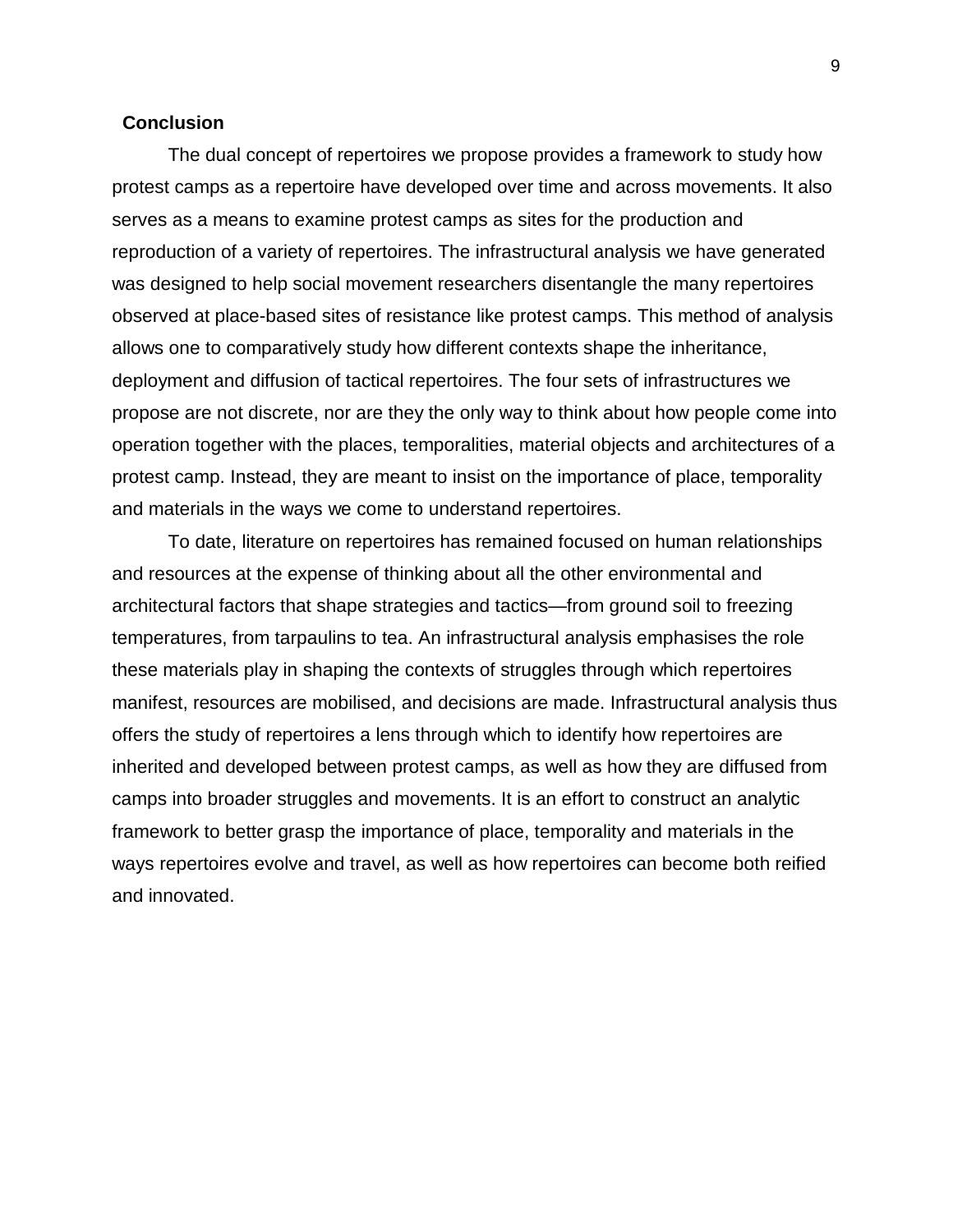# **Works Cited**

Chowdhury, A. R. (2013): 'Repertoires of Contention' in Movements Against Hydropower Projects in India, Social Movement Studies: Journal of Social, Cultural and Political Protest.

Costanza-Chock, S. (2003). Mapping the Repertoire of Electronic Contention. In A. Opel & D. Pompper (Eds.), *Representing Resistance: Media, Civil disobedience, and the global justice movement*. London: Praeger.

Crossley, N. (2002). Repertoires of Contention and Tactical Diversity in the UK Psychiatric Survivors Movement: The question of appropriation, *ocial Movement Studies: Journal of Social, Cultural and Political Protest*, 1:1, 47-71,

della Porta, D. (2013). "Repertoires of Contention" in D. Snow, D. della Porta, B. Klandermans & D. McAdam (Eds.) *The Wiley-Blackwell Encyclopaedia of Social and Political Movements,* Volume 3. Blackwell: Oxford.

Eyerman, R. and A. Jamison (1998) *Music and Social Movements: Mobilizing traditions in the twentieth century*. Cambridge: Cambridge University Press.

Franklin, J. C. (2013), Repertoires of Contention and Tactical Choice in Latin America, 1981–1995, in Nicole Doerr, Alice Mattoni, Simon Teune (Eds.) *Advances in the Visual Analysis of Social Movements (Research in Social Movements, Conflicts and Change, Volume 35)*, Emerald Group Publishing Limited, pp.175-208

Frenzel, F. Feigenbaum A., and P. McCurdy (2013) 'Protest camps: an emerging field of social movement research'. *Sociological Review,* 62(3), pp. 457–474.

hooks, b. (1990). *Yearning: Race, gender, and cultural politics*. Boston, MA: South End Press.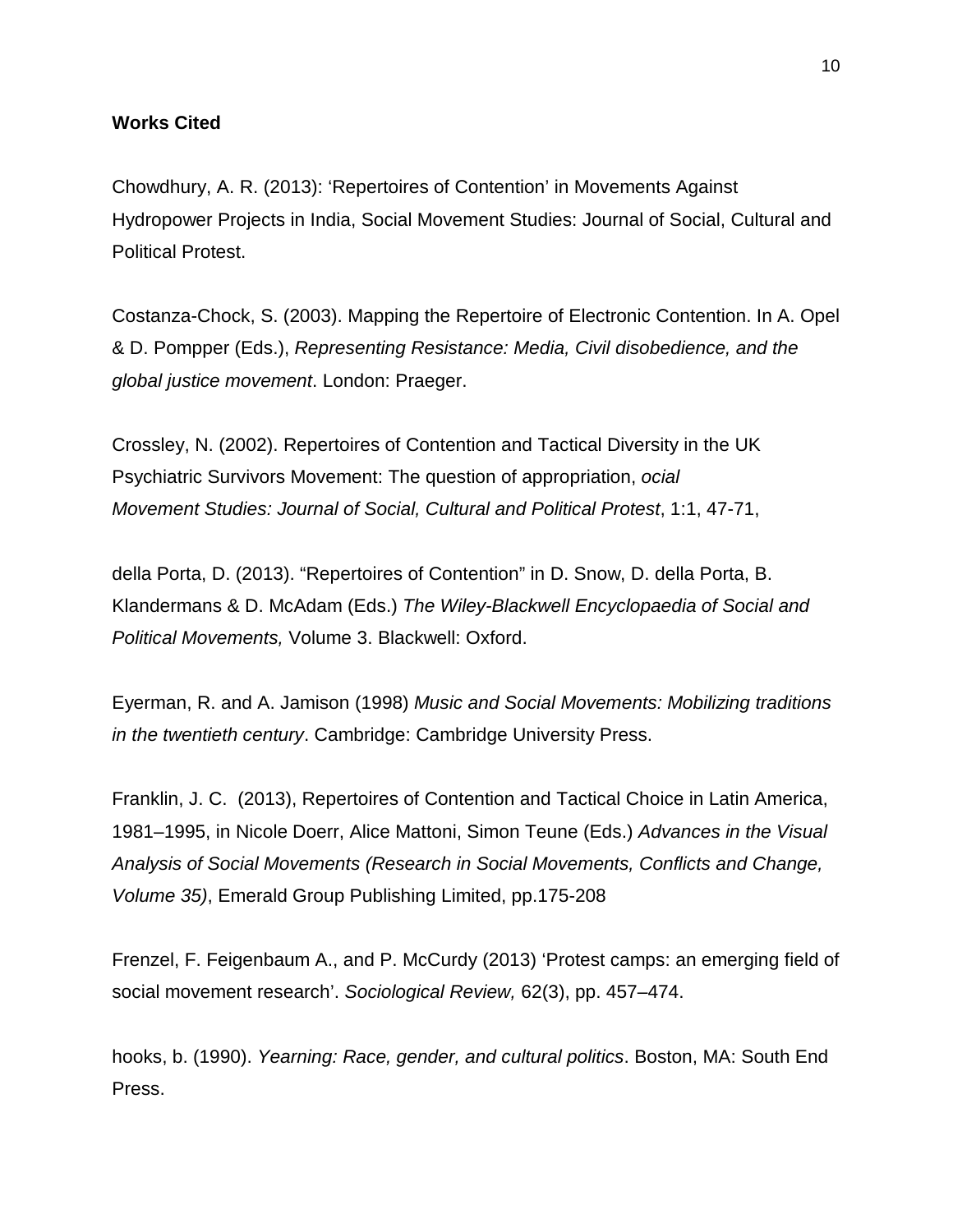Lawson, F. H. (2003). "Repertoires of Contention in Contemporary Bahrain". in Q. Wiktorowicz (ed.) *Islamic Activism: A Social Movement Theory Approach*. Indiana University Press: Bloomington, IN, pp. 89-111**.**

Losure, M. (2002). *Our Way or the Highway: Inside the Minnehaha Free State*. U of Minnesota Press.

McAdam, D. (1996). The framing function of movement tactics: Strategic dramaturgy in the American civil rights movement. In D. McAdam & J. D. Z. McCarthy, Mayer (Eds.), *Comparative Perspectives on Social Movements: Political Opportunities, Mobilizing Structures, and Cultural Framings* (pp. 338-355). Cambridge: Cambridge University Press.

McAdam, D., McCarthy, J. D., & Zald, M. E. (1996). Introduction: Opportunities, mobilizing structures, and framing process - toward a synthetic, comparative perspective on social movements. In D. McAdam, J. D. McCarthy & M. E. Zald (Eds.), *Comparative Perspectives on Social Movements: Political opportunities, mobilizing structures, and cultural framings* (pp. 1-20). New York: Cambridge University Press.

McAdam, D., Tarrow, S., & Tilly, C. (2001). *Dynamics of Contention*. Cambridge: Cambridge University Press.

*Meyer, D. and N. Whittier* (*1994*) 'Social movement spillover'. *Social Problems* 41(2): 277–98.

Martin, D. G and Miller, B. (2003). Space and Contentious Politics [Special Issue]. *Mobilization: An International Quarterly*, 8(2).

Reed, T. V. (2005) *The Art of Protest: Culture and activism from the civil rights*